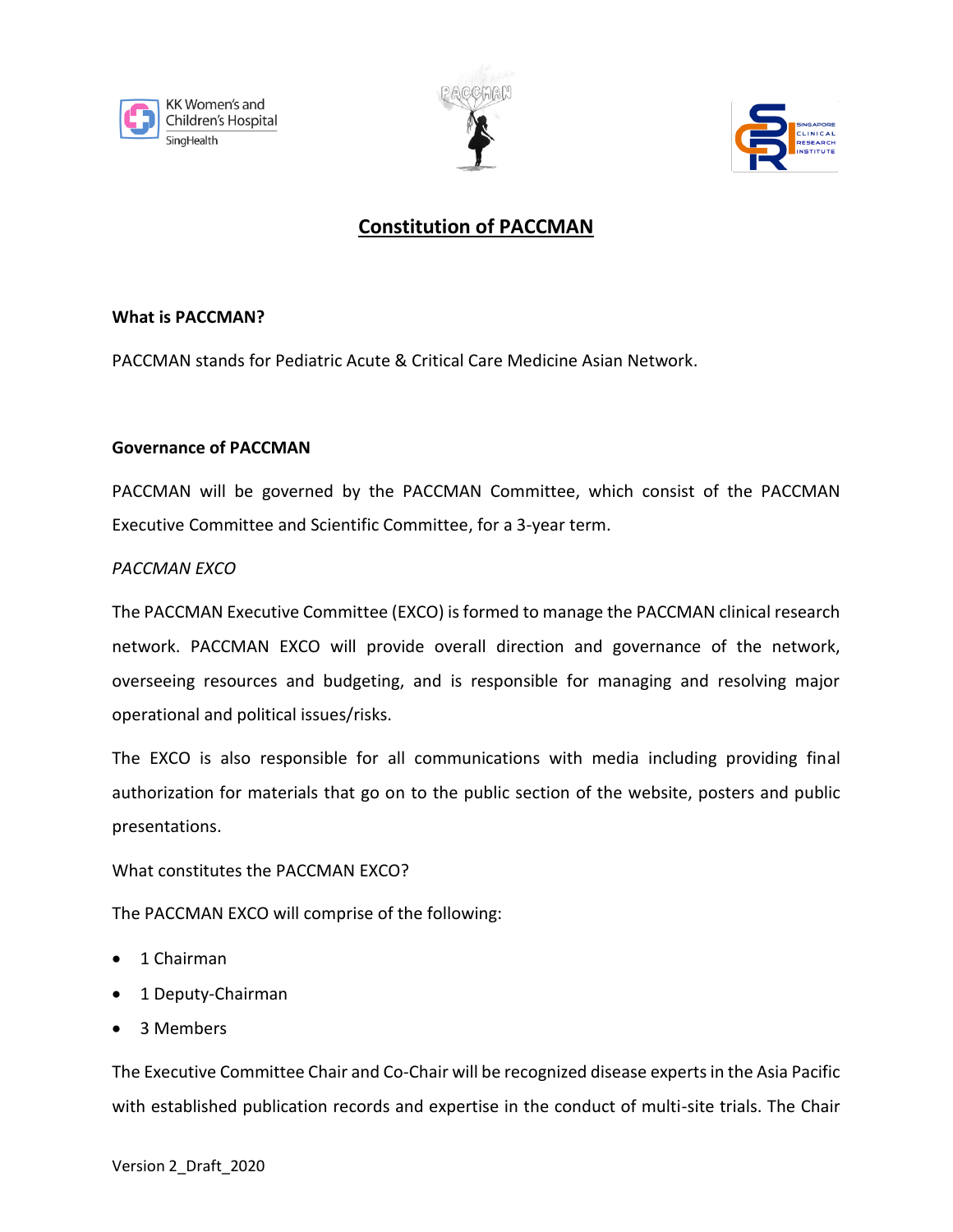





and Co-Chair may or may not also function as the Study Principal Investigator (PI) and Co-PI for particular studies. Both Chair and Co-Chair will be elected every 3 years by voting. Only Co-Chair who have completed 1 term of service will be eligible to be elected as Chair. Both Chair and Co-Chair may stand for re-election for a maximum of 2 terms of service to allow rotation and renewal of EXCO members.

#### *PACCMAN Scientific Committee*

The PACCMAN Executive Committee will be served a Scientific Committee (SC).

The SC will comprise of the following:

- Critical Care Chairman
- Acute Care Chairman
- 2 members

This committee determines the scope of research projects to ensure relevance to the overall aims, determines feasibility of research projects and coordinates related projects and programs. The SC will not be directly involved in individual studies but may be consulted by the Primary Investigators (PIs) for assistance/advise. They will also oversee reviews, provides written critiques, and gives final approval for all journal article submissions from the study. Once a manuscript is submitted, correspondences are between the corresponding author and the journal. Final versions of the manuscript, if revisions are required, must go through and receive approval from the SC.

The SC will also assist with enforcement of timelines for analysis and publication of data. If any first author cannot complete the manuscript submission within 1 year following the end of data collection/closure of data collection and cleaning, then first authorship will be re-evaluated and potentially reassigned by the SC.

#### **Network Membership**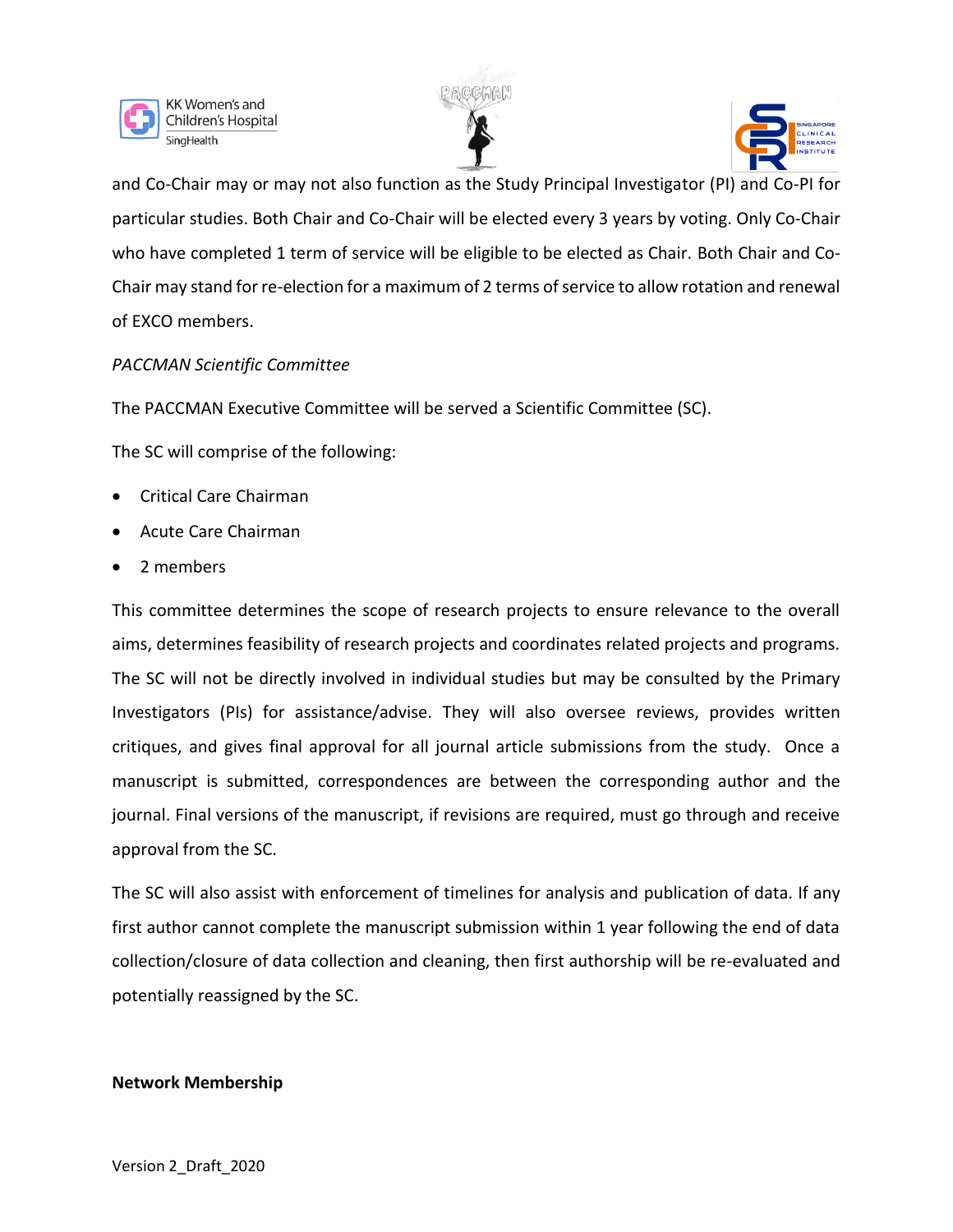





Network members may be clinicians, allied health members or scientific staff who may propose or participate in any clinical trial conducted by PACCMAN. If the study is initiated by a single member, that member assumes the role of the Lead PI. If the study is initiated by more than one member, these members form the Lead Team. The Lead PI/Team proposes the rules of authorship to the SC and EXCO before study initiation. The general guidance is that for multisite studies, the Lead PI and Co-PI, the biostatistician, data manager, project manager, and all site PIs are co-authors. Site Co-PIs will be included whenever the position is earned and is feasible given publication limitations.

The Lead PI/Team would oversee and make decisions pertaining to all operational aspects of running the study, e.g. issues pertaining to data management, study monitoring and regulatory considerations. While any member of PACCMAN may propose a new study, the Lead PI who has proposed the study would be expected to secure the required funding to conduct the study. In the absence of such funding, PACCMAN has no obligation to proceed with the trial.

For each proposed study, other members may opt in or opt out of the study. Each participating member assumes the role of a Site-PI and is responsible for seeking ethics approval, ensuring responsible conduct, accuracy of data and other operational aspects of the study at their respective center.

Secondary analyses from such studies can be assigned to Site PIs/ Co-PIs or proposed by Site PIs/ Co-PIs. In these cases, the Site PI and Co-PI can become senior authors. These publications continue to include the biostatistician and other data center (i.e. SCRI) personnel involved in study management if they have made substantive scientific contributions to the manuscripts. The SC (or the EXCO – depending on the Network and Study) will review, approve and recommend author slots for additional (unplanned) secondary analyses.

All members are invited to attend the General Meeting or Scientific Meetings of PACCMAN. However, the PACCMAN is not a closed group. PACCMAN meetings may be open to interested parties, such as subject matter experts, to participate as observers and contribute, where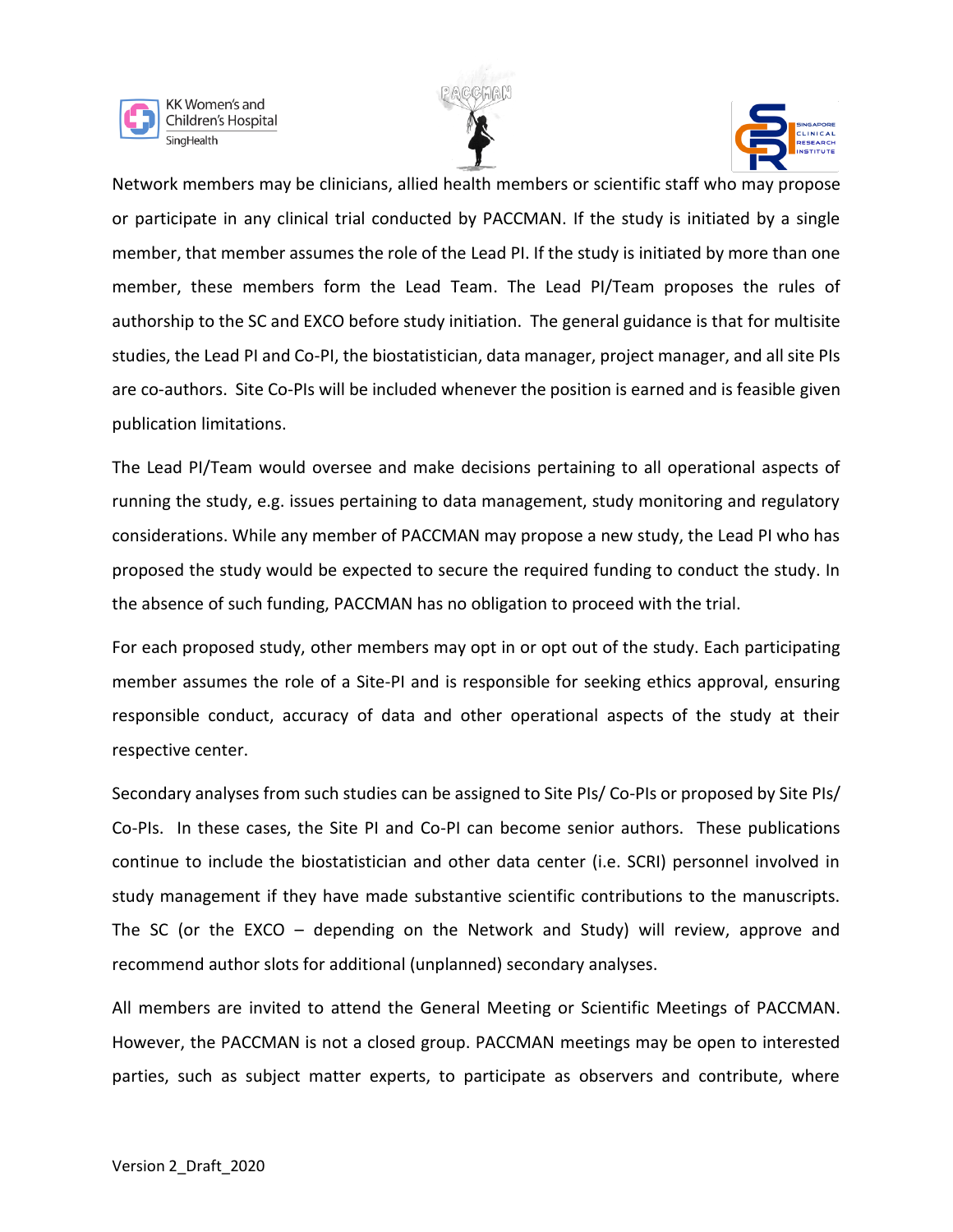





possible, and on a space availability basis. Attendance by industry members should be cleared by the PACCMAN EXCO.

PACCMAN membership is not exclusive. Members can still join other networks on the condition that members inform the EXCO, copying the PACCMAN secretariat.

## *Responsibilities of Members*

- 1. To commit to attendance in a majority of PACCMAN meetings, where possible
- 2. To abide by the specific professional and ethical requirements in conducting clinical research
- 3. To participate and actively engage, where possible, with approved trials within the group's remit
- 4. To review and consider participating in each PACCMAN study protocol proposed by PACCMAN members and others
- 5. Participating member is responsible for obtaining the necessary funding for the trial at his/her site.
- 6. Participating member is responsible for seeking ethics approval, ensuring responsible conduct, accuracy of data and other operational aspects of the study at their respective center
- 7. Participating member is responsible for obtaining the necessary approval to share the research data and images for the purpose of the study, and the approval to transfer data to the database and image archival facilities of the Study Coordination Centre, and to transfer ownership of the research data to the Study Coordination Centre for clinical trials
- 8. Agreement to treat any confidential information disclosed to PACCMAN Members with due care to prevent its disclosure or unauthorized use
- 9. All members should at least participant in 1 study over a 3-year time period to remain as an active member. PACCMAN EXCO reserved the rights to terminate the membership of inactive members.
- 10. To contribute to the success of the group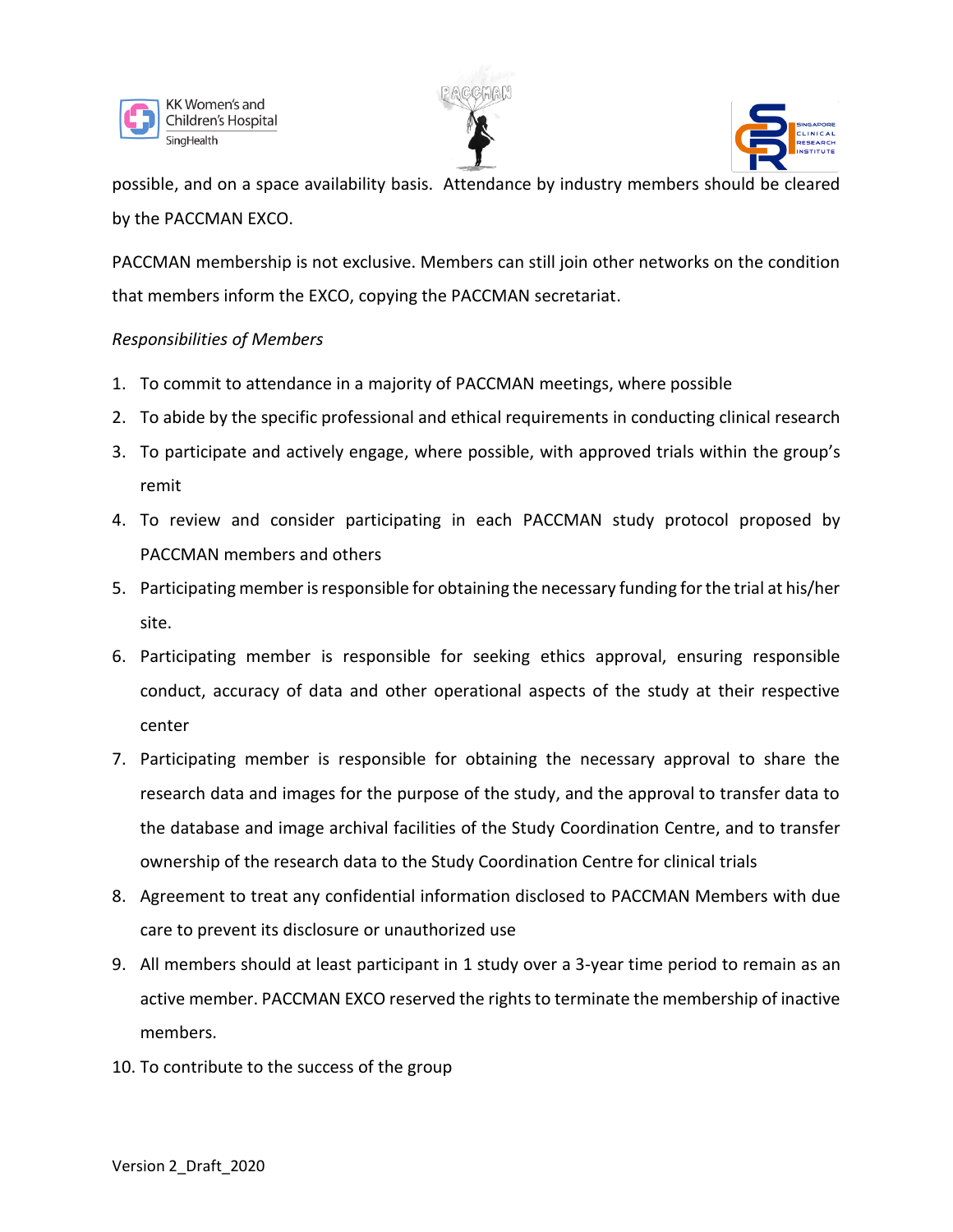





# *Voting Rights of Members*

Members of each site shall elect 1 site representative (up to 2 representatives if the site has a lot of members) to help coordinate projects and programs for the site. The site representative should have significant contribution of patients and possibly contributions to study protocol, and other inputs to the study/network. Each site will have 1 voting rights for any decision making processes in PACCMAN, e.g. during EXCO election. The site representative shall coordinate and discuss with the site members before casting the vote on behalf of the site.

## *Membership Application*

To join PACCMAN, interested candidate will have to complete and submit an application form to the PACCMAN secretariat. The application will be reviewed by the EXCO and subjected to their approval.

Members join voluntarily. By joining, all members agree to uphold the Responsibilities of Members, as well as the PACCMAN principles, policies and procedures.

# *Membership Termination*

PACCMAN EXCO reserved the rights to terminate the membership of inactive and noncontributing PACCMAN members.

PACCMAN members may terminate their membership by written notice of its intention to do so to the PACCMAN EXCO, copying the PACCMAN secretariat.

# **Organization Chart**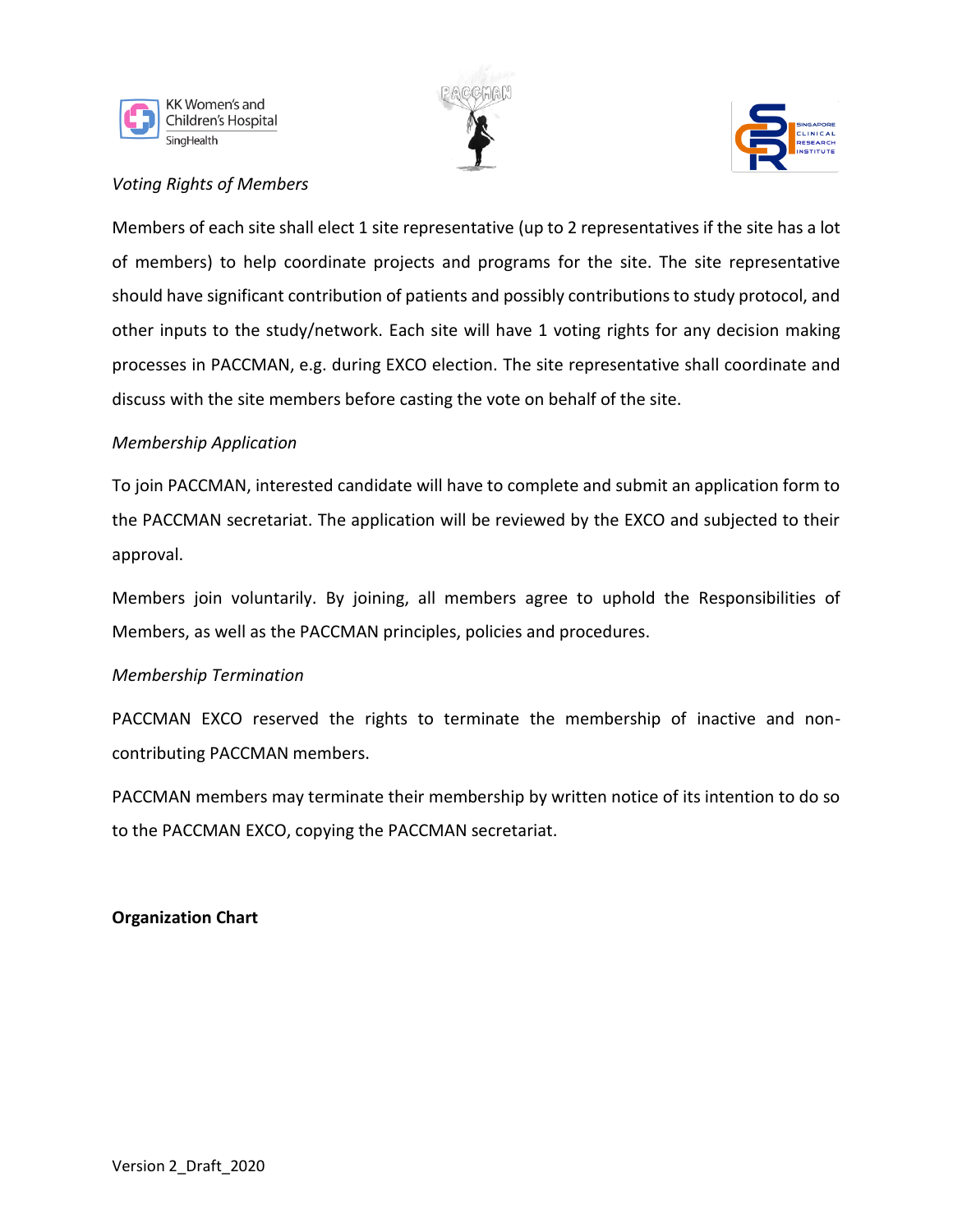

**Study Proposal**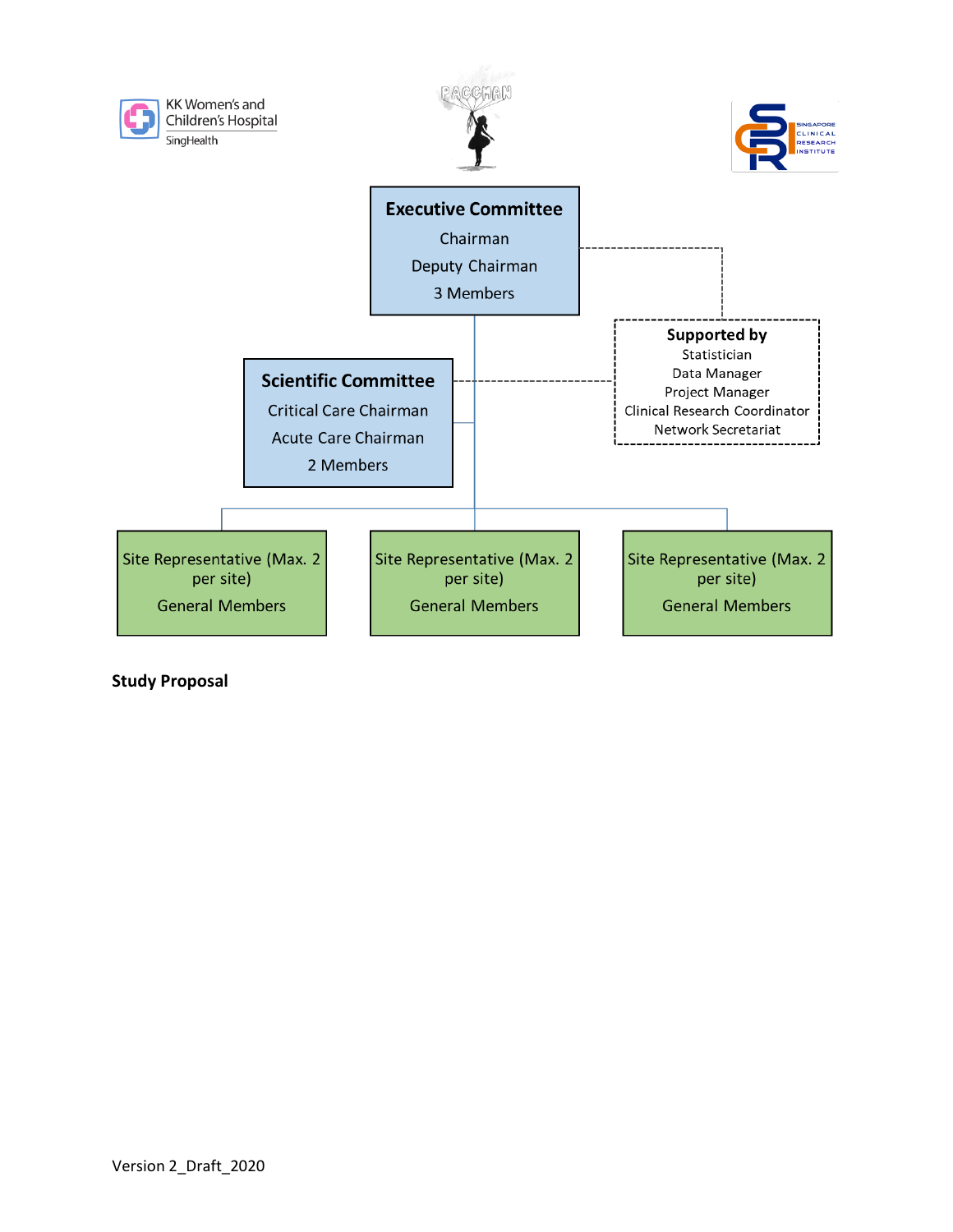

Any member, as individual (Lead PI) or in group (Lead Team) may propose and submit new study proposals, known as Initial Study Proposal (ISP) to the PACCMAN Secretariat. The ISP will be submitted for SC perusal and feedback.

The SC will decide on the feasibility of the ISP. If the ISP is feasible, the SC have 1 month to submit their proposed amendments to the LPI/Team through the PACCMAN Secretariat. Thereafter, the LPI/Team has 1 month to finalise and submit the preliminary study protocol (PSP) to the PACCMAN Secretariat.

The PACCMAN Secretariat is responsible for receiving and disseminating the PSP to all members for their perusal and feedback.

Interested members have 1 month to submit their proposed amendments to the LPI/Team through the PACCMAN Secretariat. Thereafter, the LPI/Team has 1 month to finalise and submit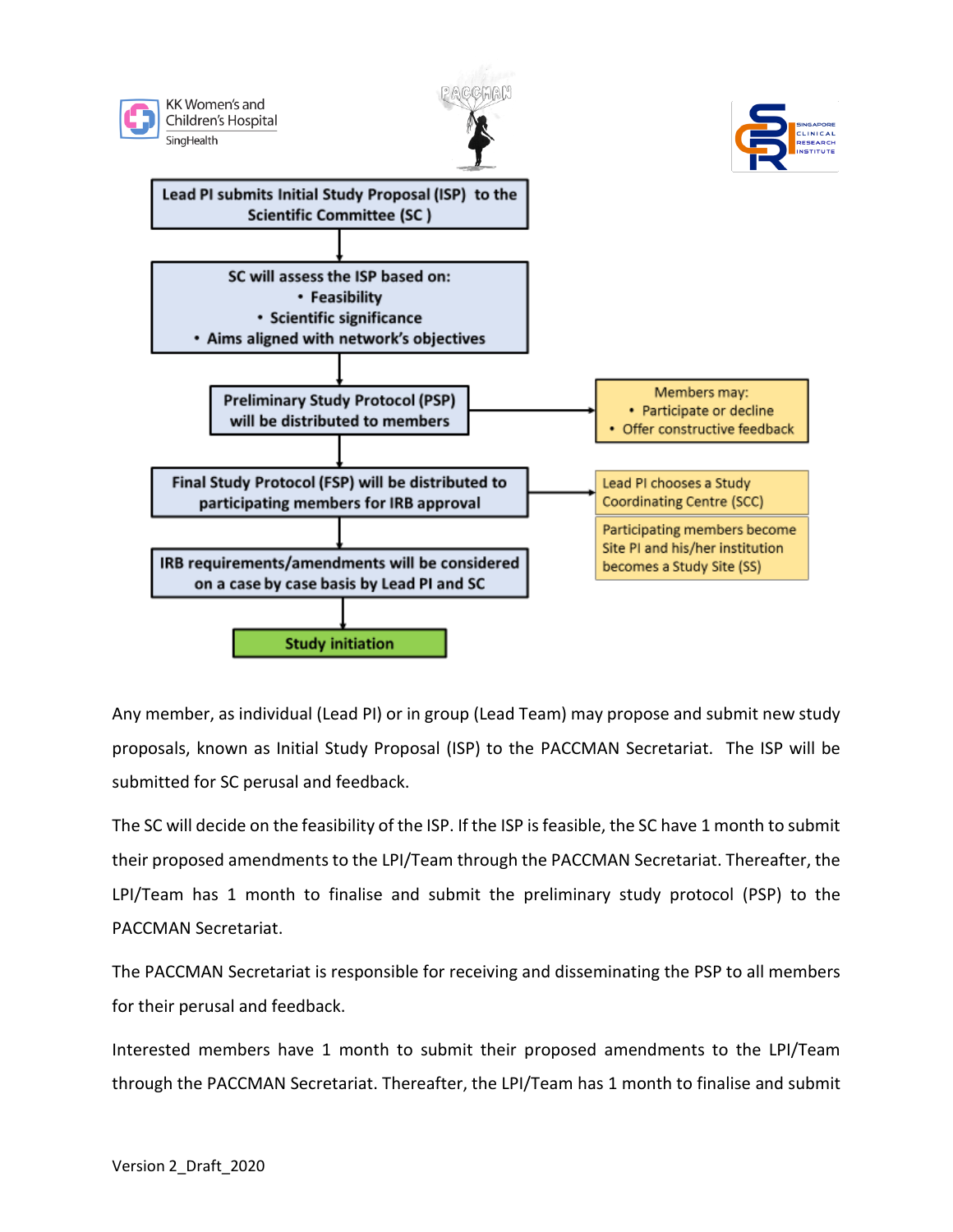





the final study protocol (FSP) to the PACCMAN Secretariat. The PACCMAN Secretariat is responsible for disseminating the FSP.

The LPI/Team now assumes the responsibility of forming the Study Coordinating Centre (SCC). The SCC may utilise the services of his/her institution, or an academic/commercial CRO. The LPI/Team is responsible for the SCC.

Each member may choose to participate in the study or decline. Participating members are responsible for submitting the FSP for their IRB approval. Members are responsible for informing the SCC feedback provided by and amendments required by his/her IRB. He is also responsible for providing reasonable institutional information required by the protocol to the SCC.

The SCC collates protocol amendments required by each IRB, and refer to the LPI/Team for decision. The LPI/Team decides on protocol amendment if necessary.

Once approved by the IRB, the participating member is responsible for submitting the documentary proof of the IRB approval to the SCC. The participating member now assumes the role of SPI, and his/her institution is registered a Study Site (SS).

The SCC is responsible for site training, registration and initiation. If required, for example, for registered clinical trials, the SCC is responsible for appointing a Study Monitor / Study Monitors. By participating in the trial, each SPI is responsible for obtaining the permission from his/her institution to allow site inspection by the study monitor.

#### **Data Ownership**

Only de-identified data will be contributed to PACCMAN. Each site will have to retain their own identification list. The data contributed to PACCMAN belongs to the Network, with SCRI/ host of the database as the default custodian of these data. Members of PACCMAN whose institution have contributed to the Network data will continue to own their portion of source data and they are free to use them in a way they deem appropriate as long as they do not conflict with the PACCMAN main study. Any use of data drawn from PACCMAN beyond that contributed by one's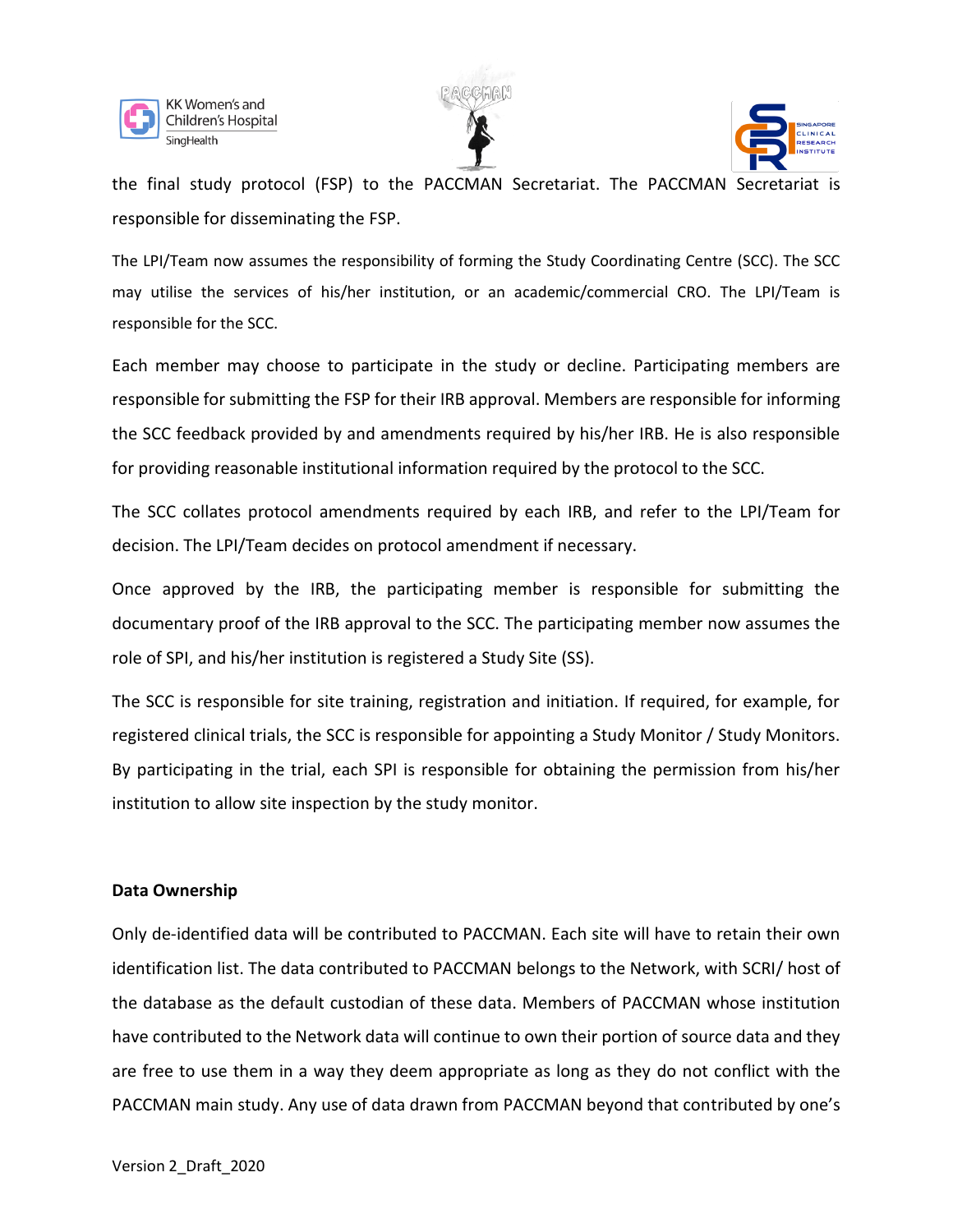





own institution would require an approval from the PACCMAN Scientific Committee, EXCO and the respective contributing sites.

The participating member is responsible for long-term (on or off-site archival) storage of the study data according to the requirements of clinical trial registry, typically 10 years.

# *Data Ownership after Membership Termination*

Upon membership termination, the individual will no longer contribute data to PACCMAN. However, data contributed to PACCMAN before the membership termination should still be available to the Network and the terms mentioned above should still apply to the data.

## **Authorship and Acknowledgement Rules**

Priority and eligibility for authorship will be given to those investigators at sites that have contributed data. Site PIs and Coordinators who have not contributed data will, in general, not be considered co-authors. Exceptions can be granted for special circumstances at the request of the first or senior author of each manuscript, and should be discussed and approved by the PACCMAN Scientific Committee.

First, second, third and senior authorship will be assigned to individuals who have done the most amount of work (i.e. development and organization of protocol or tool, recruited many subjects, etc.), and who have contributed intellectually to that specific manuscript. These, for the most part, are individuals who have been working on the project over the past 2-3 years, and who have been involved from the inception of the project. Priority to young investigators as first, second and third authors, when possible and appropriate.

We will attempt to appropriately attribute academic credit, with emphasis on acknowledgement of all involved (usually with most input from first and senior authors as to order). All site investigators will be recognized as part of "PACCMAN" in all PACCMAN publications by the byline